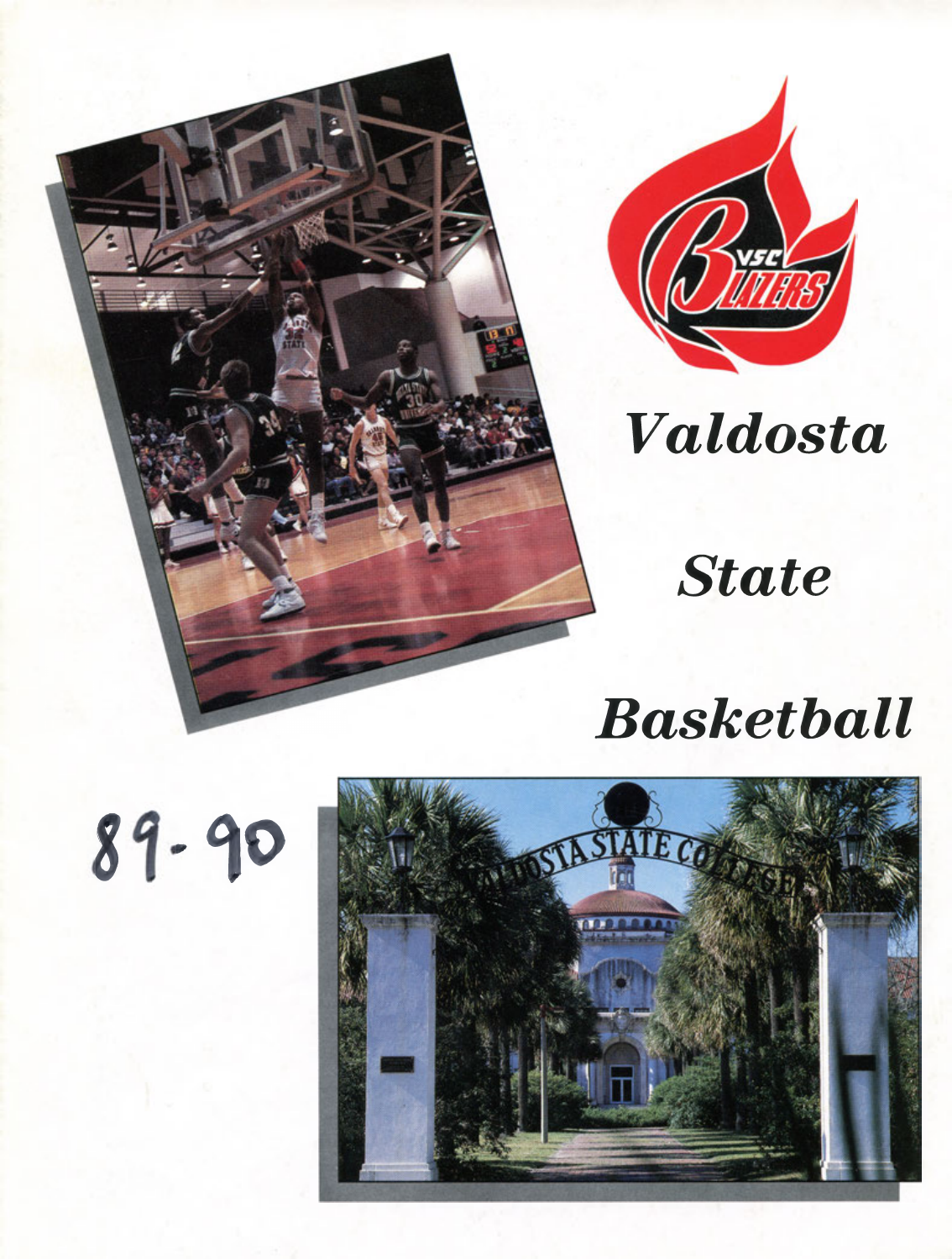## **VALDOSTA STATE COLLEGE BLAZERS** *1989-90 Basketball Outlook*

Valdosta State, which finished third in the Gulf South Conference last year, is a true case of " You can't tell the players without a program'' this year as only three of last year's ten players return.

Coach James Dominey faces the chore of replacing two All-GSC players in the likes of Lavell Garror and Mike Phillips who graduated, but last year's Freshman of the Year in the GSC, Butch Shelman, is back to lead a team that finished at 19-9 (10-6 in the GSC).

Shelman (5-11, guard) is the player Dominey will be counting on for leadership. As a freshman he averaged 13.8 points per game and led the team in free throw percentage (.854). Dominey also hopes there is much improvement this year for Shelman, and entering the Christmas break Shelman was leading the team with 19.4 points and 3.6 assists per game and a 90.5% free throw percentage.

Joe Ellick also returns from last year when he averaged 6.9 points per game in a reserve role. A 6-7 center, he had developed physically probably more than anyone else on the team over the last year. At the break he was the team's leading rebounder with 7.2 per game. He also had 9.4 points per game.

Dominey, in his 19th season at VSC, and top assistant Rick Stukes acquired the services of four junior college transfers for the year to help replace the depleted ranks. Those four are Lesley Hodge (Southern JC, Ala.), Tommy Hayes (Rend Lake College, 111.), Will Patterson (South Plains JC, Texas), and Earl Barnett (Palm Beach JC, Fla.).

Hodge, a 6-4 forward, was 2nd team All-State at his JC, averaging 13 points, 7 rebounds, and 4.5 assists per game. As a starter for VSC, he has been putting 9 points per game in the books, but he has turned the ball over 17 times in only five games.

Barnett (6-4, center) has been providing rebounding help for the Blazers who were last in the league in rebounds last year. He led the state of Florida for the last two years in rebounding, and he was pulling down 6 boards per game at the break. He also led the team in field goal percentage (.545) and was second in free throw percentage (.867) and scoring average (9.4).

Hayes, a 6-5 guard, was signed to fill the void left by the graduation of Garror and Phillips and has been a threat from 3-point land. At Rend

|              |             |      | 1971 - 1989                                                                  |
|--------------|-------------|------|------------------------------------------------------------------------------|
| 1971-72      | 18-8        | .692 | <b>Won GIAC Championship</b>                                                 |
| 1972-73      | $17 - 8$    | .680 | <b>Won NAIA Area 25 Tournament:</b><br><b>Reached 2nd Round in Nationals</b> |
| 1973-74      | $15 - 11$   | .577 | 2nd in South Atlantic Conference                                             |
| 1974-75      | $15 - 12$   | .556 | 2rd in South Atlantic Conference                                             |
| 1975-76      | 15-13       | .536 | <b>3rd in South Atlantic Conference</b>                                      |
| 1976-77      | 29 6        | .793 | <b>Won SAC Championship:</b><br><b>3rd in South Regional</b>                 |
| 1977-78      | 18-8        | .692 | 3rd in South Atlantic Conference                                             |
| 1978-79      | 20-8        | .714 | Won SAC Championship:<br>2nd in South Regional                               |
| 1979-80      | 18-9        | .667 | <b>Won SAC Championship</b>                                                  |
| 1980-81      | <b>18-8</b> | 692  | <b>Won SAC Championship</b>                                                  |
| 1981-82      | $14 - 12$   | .538 | 2nd in South Atlantic Conference                                             |
| 1982-83      | 14-15       | .483 | 4th in Gulf South Conference                                                 |
| 1983-84      | $10 - 17$   | .370 | <b>8th in Gulf South Conference</b>                                          |
| 1984-85      | 14.13       | .519 | 4th in Gulf South Conference                                                 |
| 1985-86      | 15-12       | .556 | 5th in Gulf South Conference                                                 |
| 1986-87      | 16-10       | .615 | <b>3rd in Gulf South Conference</b>                                          |
| 1987-88      | $17 - 11$   | .607 | 2nd in Gulf South Conference                                                 |
| 1988-89      | 19.9        | .679 | <b>3rd in Gulf South Conference</b>                                          |
| <b>TOTAL</b> | 296-190     | .609 |                                                                              |

## **THE DOMINEY RECORD**

Lake, Hayes averaged 8.6 points and 5 assists per game in two years there, including leading the team to a 29-6 record last year. In the Blazers' first five games he was 7 of 16 from three-point range, averaging 9.4 points per game.

Patterson, a 6-8 forward, along with Rodney Ford, a walk-on last year, have been coming off the bench for VSC. In limited playing time, Patterson averaged 4.8 points and 3.6 rebounds per game at the end of fall quarter. Ford, a 6-2 sophomore, also has had limited action, but he had a 7.3 point average at the break.

Three freshmen and two sophomores also make up the roster. Jerry Jones, a sophomore who did not play last year, has been averaging 5.6 points per game, while Larry Jones, a 6-6 freshman forward from Jacksonville, Fla., has been recording 4.4 points and 2 rebounds per game in limited playing time.

The other two freshmen, Tim Oliver (6-4, forward) from Indianapolis and Bobby Smith (6-9, center) from New Palestine, Indiana, haven't seen much action in the early season, but Dominey expects them to be assets to the team down the stretch. Also looking for playing time as the year progresses in Steve Culp, a 6-3 guard from Townsend, Massachusetts.

### **VALDOSTA STATE COLLEGE**

### **Quick Facts**

| $Location \dots \dots \dots \dots \dots \dots \dots Valdosta, GA$                                                |  |
|------------------------------------------------------------------------------------------------------------------|--|
| $Founded \ldots \ldots \ldots \ldots \ldots \ldots \ldots \ldots \ldots 1906$                                    |  |
|                                                                                                                  |  |
| $President \ldots \ldots \ldots \ldots Dr. Hugh C. Bailey$                                                       |  |
|                                                                                                                  |  |
| $Nickname \dots \dots \dots \dots \dots \dots \dots \dots \dots \dots \dots \dots \dots \dots \dots \dots \dots$ |  |
| Home Court Blazer Athletic Complex                                                                               |  |
| $ Conference   Gulf South Output$                                                                                |  |
| National Affiliation NCAA II                                                                                     |  |
| 1988-89 Record $\ldots \ldots \ldots \ldots 19-9$ , 10-6                                                         |  |

#### **Basketball Staff**

| Athletic Director Tommy Thomas                                   |  |
|------------------------------------------------------------------|--|
| Head Coach James Dominey                                         |  |
| Assistant Coach Rick Stukes                                      |  |
| Graduate Assistant Mac Abston                                    |  |
|                                                                  |  |
| Graduate AssistantSkeeter Parker                                 |  |
| Trainer Darian Peavey                                            |  |
| ManagerMike Tarrant                                              |  |
| Stats $\dots \dots \dots \dots \dots \dots \dots$ . Scott Taylor |  |
| Public Address Announcer Greg Coop                               |  |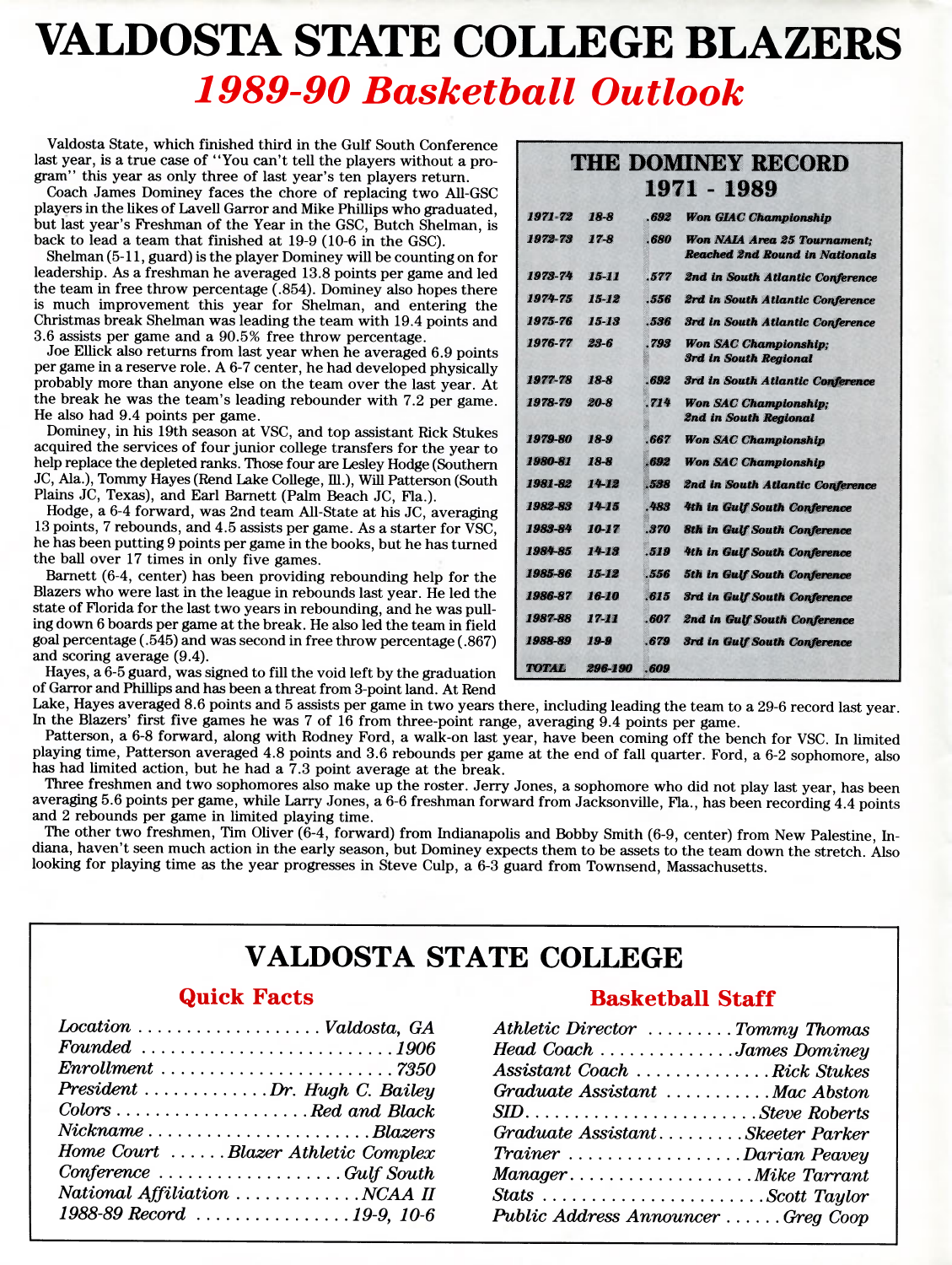



*Joe Ellick Butch Shelman Tommy Hayes Jerry Jones Rodney Ford*





*Will Patterson*

**NO. NAME POSITION HEIGHT CLASS HOMETOWN** *4 Jerry Jones Guard 5-9 Sophomore Dalton, Ga. 25 Rodney Ford Guard 6-2 Sophomore Albany, Ga.*

## **1989-90 ROSTER**

| NO. | <b>NAME</b>           | <b>POSITION</b> | нясни   | <b>CLASS</b>     | <b>HOMETOWN</b>      |
|-----|-----------------------|-----------------|---------|------------------|----------------------|
| 3   | <b>Tommy Hayes</b>    | Guard           | 6-5     | <b>Junior</b>    | Mt. Vernon, Ill.     |
| 4   | <b>Jerry Jones</b>    | Guard           | 5-9     | Sophomore        | Dalton, Ga.          |
| 5   | <b>Butch Shelman</b>  | Guard           | 5-11    | Sophomore        | Indianapolis, Ind.   |
| 20  | <b>Tim Oliver</b>     | Forward         | 6-4     | Freshman         | Indianapolis, Ind.   |
| 21  | <b>Will Patterson</b> | Forward         | 6-8     | Junior           | Columbus, Ohio       |
| 22  | <b>Steve Culp</b>     | Guard           | 6-3     | Junior           | Townsend, Mass.      |
| 23  | Lesley Hodge          | Forward         | $6-4$   | <b>Junior</b>    | Las Vegas, Nev.      |
| 25  | Rodney Ford           | Guard           | $6 - 2$ | <b>Sophomore</b> | Albany, Ga.          |
| 33  | <b>Larry Jones</b>    | <b>Forward</b>  | 6-6     | Freshman         | Jacksonville, Fla.   |
| 34  | <b>Earl Barnett</b>   | <b>Center</b>   | 6-4     | Junior           | Orlando, Fla.        |
| 40  | <b>Joe Ellick</b>     | <b>Center</b>   | $6-7$   | Senior           | Ft. Lauderdale, Fla. |
| 50  | Bobbu Smith           | <b>Center</b>   | 69      | Freshman         | New Palestine. Ind.  |
|     |                       |                 |         |                  |                      |



*Earl Barnett*











*Larry Jones Bobby Smith Tim Oliver Steve Culp Lesley Hodge*

**JANUARY TEAM SITE TIME FEBRUARY TEAM SITE TIME** *6, Saturday Livingston \* Valdosta 8:00 3, Saturday Livingston \* Livingston, AL 7:30 8, Monday Delta State \* Valdosta 8:00 5, Monday Delta State \* Cleveland, MS 8:00 11, Thursday West Georgia \* Carrollton 7:30 8, Thursday Tennessee Temple Valdosta 7:30 13, Saturday Mississippi College\* Clinton, MS 7:30 10, Saturday Mississippi College\* Valdosta 8:00 18, Thursday Albany State Albany 7:30 12, Monday Armstrong State Valdosta 7:30 22, Monday Troy State \* Valdosta 8:00 15, Thursday Jacksonville State\* Jacksonville, AL 7:30 25, Thursday A labama-Huntsville Valdosta 7:30 19, Monday Troy State \* Troy, AL 7:30 27, Saturday North Alabama\* Valdosta 8:00 24, Saturday North Alabama \* Florence, AL 7:30*

*29, Monday UT-Martin \* Valdosta 8:00 26, Monday UT-Martin \* Martin, TN 7:30*

### **1990 SCHEDULE**

| FEBRUARY   |
|------------|
| 3. Saturd  |
| 5. Monday  |
| 8. Thursd  |
| 10, Saturd |
| 12, Monday |
| 15, Thursd |
| 19. Monday |
| 24. Saturd |
| 26, Monday |
| МАРСИ      |

| , Monday |             |  |  |
|----------|-------------|--|--|
|          | <b>NRCH</b> |  |  |
|          | , Thursday  |  |  |
|          | .           |  |  |

# **MARCH TEAM SITE TIME** *\* Gulf South Conference Games 1, Thursday Jacksonville State\* Valdosta 8:00 3, Saturday West Georgia\* Valdosta 8:00*

#### **ALL TIMES LOCAL**